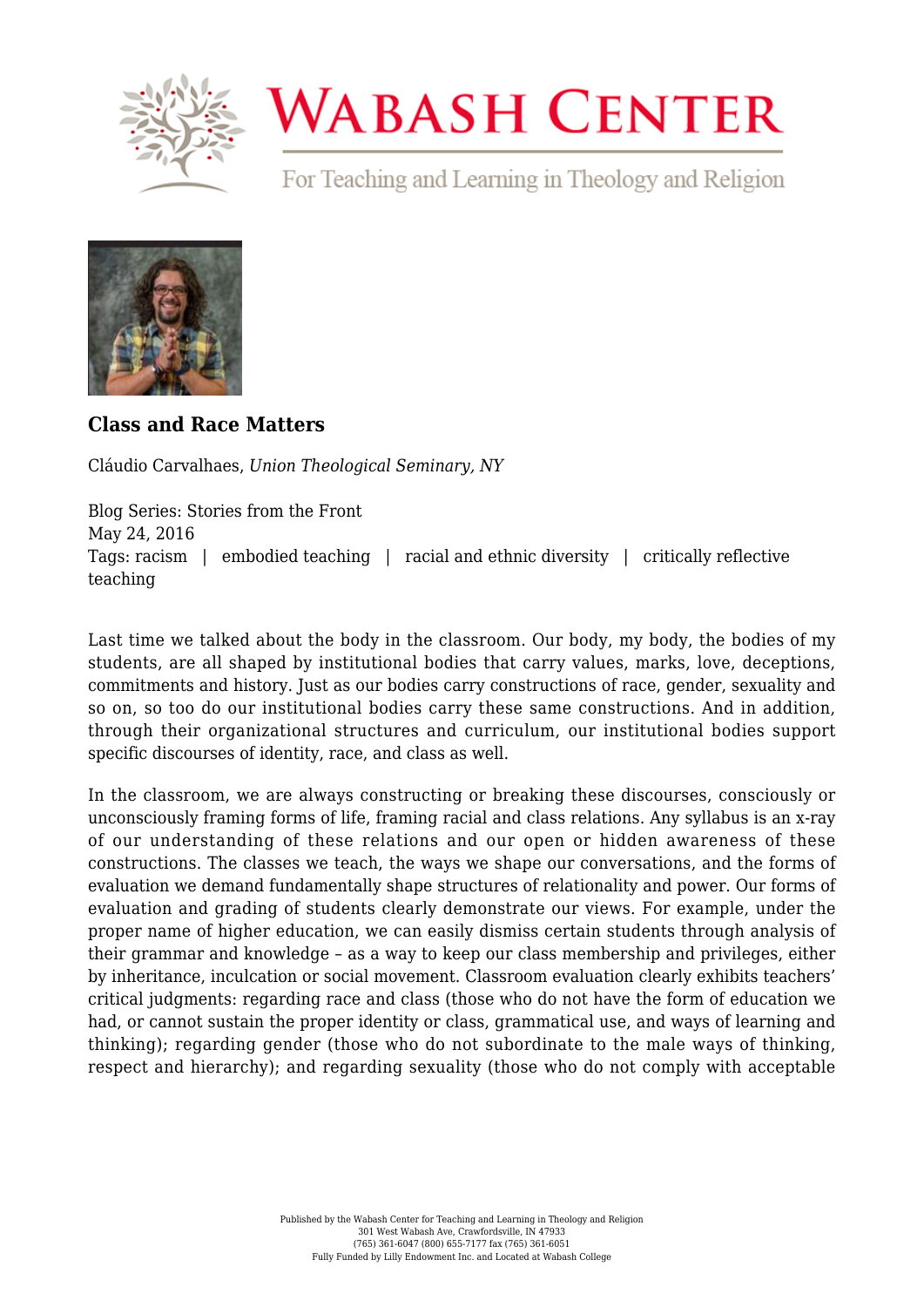sexual norms or think in heterosexual ways).

I wonder how we become aware of our own personal, national-racial, and class compositions. In any case, a better sense of ourselves can help us be/come more aware of the diversity of student formation and the class race composition of our classrooms. Unless clearly stated by some form of self-disclosure, discourse or statement, it is hard to figure out, especially in regards to class, where students belong or where they come from. This can hinder full class relations, participation, and development. The more we know our students, the more we are able to hear and engage. The more we know them and where they come from, the more we can listen to them more attentively and thus help them expand on issues from their own experiences. It is this relational knowledge that will guide the sources used in class and our common learning outcomes. My own adviser went to Brazil to visit my house, to know the church and the neighborhood where I grew up, and to have a better sense of me, her student. Surely we cannot all do that. However, we can visit their hoods and churches, eat where they eat, see the institutions where they work or volunteer, know their fights and passions, and ask them questions. All of these are forms of getting to know where students belong and what really matters to them. The personal, the social, the national and the economic aspects of their life/class/identity are all intertwined. As bell hooks says: "issues of both national and personal responsibility" are connected to class issues. [\[1\]](#page-3-0)

<span id="page-1-0"></span>We who teach have the requirement to go through what Paulo Freire calls *conscientization* of our personal lives in more expanded and connected ways, so that we can connect to the worlds of our students. More specifically, we must engage in what bell hooks calls a "journey to class consciousness." It is very frustrating when the journey into race consciousness ignores class consciousness, for then its analysis ends up lacking the economic aspects of what has developed the entirety of racial discourses. Race has been built on the back of economics and it is intrinsically related to class, economic developments and disparities. The combination of race and class clearly show up in in each of our students. Sometimes we can see it: when students are exhausted, both physically and emotionally because of certain battles only minorities and poor people go through; when students can't do the readings, not because of laziness or lack of commitment to the class, but because they can't find time in the midst of so many demands, jobs and responsibilities.



Schools also have class commitments. I am always troubled when schools base the acceptance of applicants almost entirely on the students' GPA.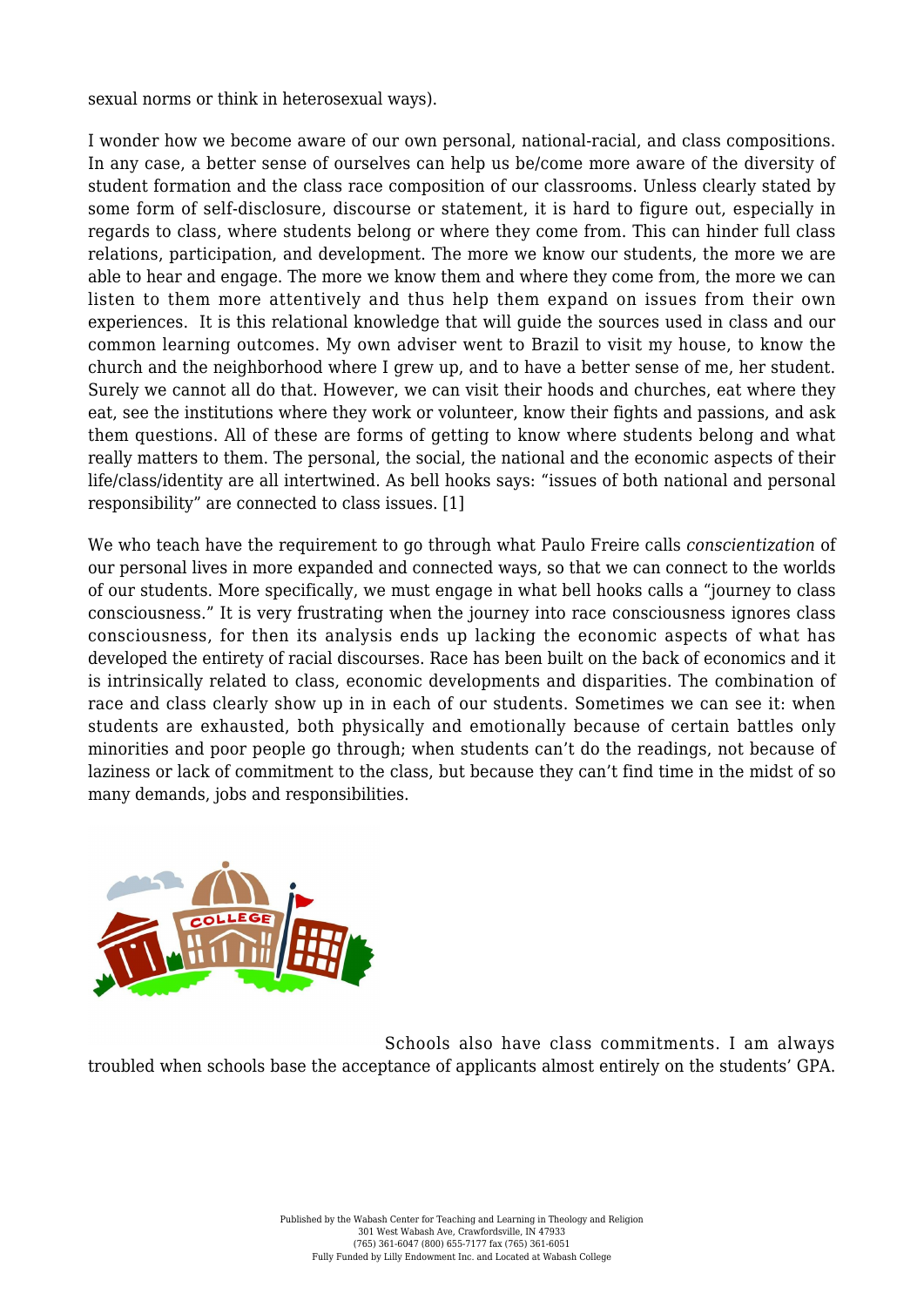Schools love to describe themselves as having the students with the highest GPA and the most brilliant minds -- but this is mostly because money comes with them, or they will pull the reputation of the school to places where money can be made. Some seminaries act like predatory for-profit colleges by encouraging and enabling ever greater student debt. In many ways schools are an arm of the economic neoliberal system. Usually high GPA students have had better conditions of life and better access to education and therefore could work on their grades. This education system keeps the structure of merit, instead of the rights of students to have full access to education no matter their grades. Moreover, it supports the middle and upper class ranks, divisions and separations-- keeping the cycle of injustice and perpetuating class struggles.

A just society would have schools that choose students by other measures and weights - beginning with those who could not make it, those who do not have good GPAs, those who would never be accepted anywhere. Because these students live at the bottom of the class pyramid and are marked by gaps of sustenance and lack of almost all conditions to access better forms of education and better life, they should be the first ones on the list of any school! They should be desired! The structure of schools should find funds to pay for their studies, to help them write, read and develop their voice and critical thinking.

Thus, to talk education is to talk about the material conditions of our students, to talk about their race, sexuality and gender all wrapped up in class struggles. It is to pay attention to the material conditions of life, how people are, or are not, part of the social network, in what ways they are part of it, how they are related to the modes of production, and how much access they have to the richness of society.

Education is one of the measures of the in/equality of society. It is an apparatus of society, for it holds the cultural social capital that can foster, challenge or break the inequality of a system by ways of making itself available, or not, to all. When accessed, the material condition of students will determine the conditions of the possibility of their engagement and eventful success in their education. For education is much more than a degree. It is a form of living! Knowledge that comes from farming, from the healing of our grandparents, from the kitchens of our mother and grandmothers, from the survival on the streets, from the stories and discourses of our communities, from other forms of relation to the environment. That is why we need to fight the way our societies compartmentalize education to certain places, buildings, classrooms books and moments of life only to recognize those who have educational rank, merit, titles and are able to do scholarship away from the daily life of people.

Thus, every school makes a choice in whom to serve and to call. We need more schools that will choose and call those who would not stand any chance in our world. Education is a way of living together, in the polis or in rural areas, framing expansive ways of understandings democracy as full access to education, health and housing, rights of workers, students and so on. Education raises the awareness of our disastrous segregations, and the dismantling of class struggles, so that people can change it. As Paulo Freire said, "Education doesn't change the world, it changes people and people change the world." Education is about identifying with